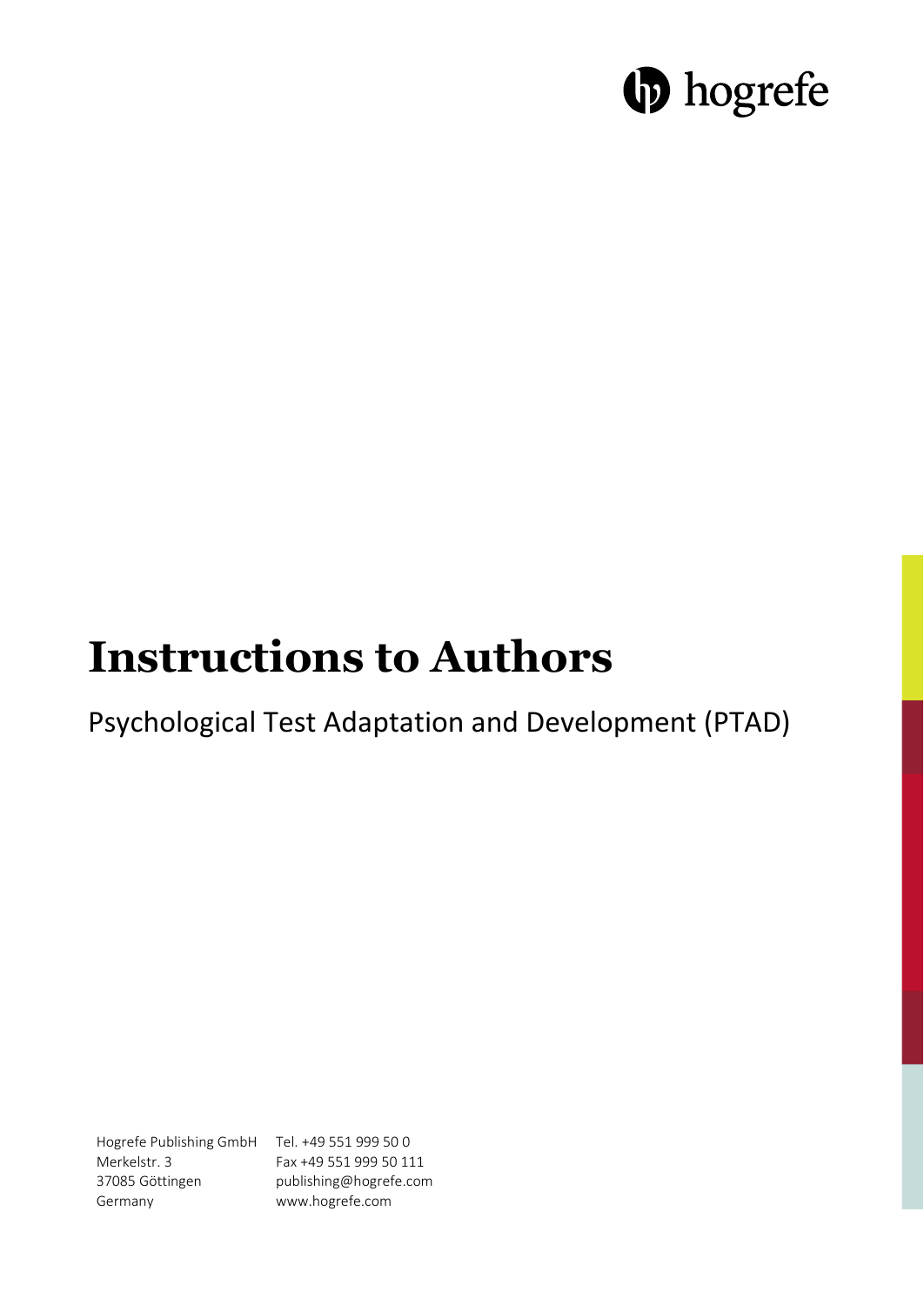*Psychological Test Adaptation and Development* is the official open access journal of the European Association of Psychological Assessment. PTAD is the first open access, peer-reviewed journal publishing papers which present the adaptation of tests to specific (e.g., cultural) needs, test translations, or the further development of existing measures. Moreover, the focus will be on the empirical testing of the psychometric quality of these measures. The journal will provide a paper template, and registered reports are strongly encouraged. Manuscripts that go into the review process will be subject to masked peer review.

## **PTAD publishes the following article types**

Original Articles and Registered Reports

Please note that code, raw data, Open Data, Open Materials, and other supplementary materials are not included in the word count. An allowance for any tables and figures should be deducted from the allowed word count depending on their size (approximately 200 words per quarter print page).

Papers exceeding the word limits will immediately be rejected.

**Original Articles** are papers that are in line with the goals mentioned above. They may exceed neither 22 manuscript pages nor 6,000 words, including abstract, text, references, notes, appendices, as well as figures and tables. Multi-study papers have a word limit of 10,000. Please divide the text of the papers into the following sections: Introduction, Theoretical Background, Materials and Methods, Results, Discussion, References, Open Science. A detailed document on how papers should be structured and why is available [here.](https://doi.org/10.1027/2698-1866/a000002)

**Registered Reports** are research proposals detailing the theoretical background, method, and data analysis for a planned but not yet conducted study. Editorial decisions about *in-principle acceptance* are based on the (peer-reviewed and revised) research proposal, and are therefore outcome-independent. The study is published regardless of the statistical significance of the results. PTAD welcomes and considers replications and novel studies (i.e., non-replications) as Registered Reports. Replications may be replications of research originally published in PTAD or elsewhere. The word limit of the final, Stage 2 report depends on the number of studies, i.e., reports with one study may be up to 6,000 words in length, reports with two or more studies may be up to 7,500 in length, including abstract, text, references, notes, appendices, as well as figures and tables.

Registered Reports are reviewed in two stages: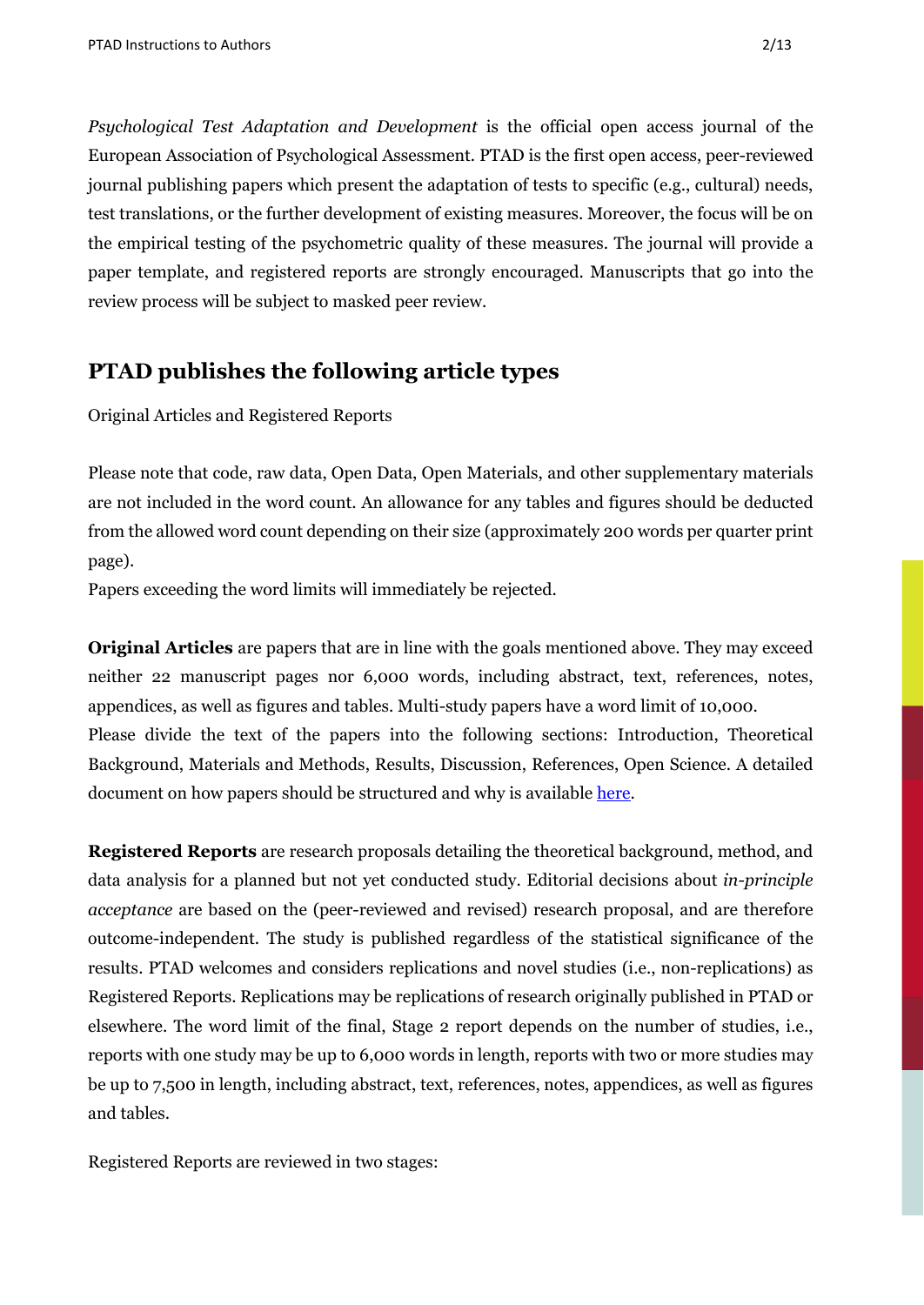#### *Stage 1*

At Stage 1, the manuscript must contain an *Introduction* section that provides background and the specific hypotheses to be tested (see template). Successful submissions will use established methods to test specific predictions. The Registered Report format is not well-suited to purely exploratory research and is a mechanism for confirming/disconfirming predictions.

- The Stage-1 submission should detail previous related work. Completed pilot studies may be included to demonstrate the effectiveness of the proposed methodology. The Registered Report category welcomes multi-study submissions that are common in psychological assessment research. A Stage-1 manuscript can report methods for a series of planned studies. Authors can also add studies to approved submissions. In such cases the approved Stage 2 manuscript will be accepted for publication, and authors can then propose additional research for Stage 1 consideration.
- The Stage-1 submission must contain a *Method* section that provides a detailed description of the proposed research (i.e., enough to allow for direct replication). In case word limits do not allow for a comprehensive description, authors can provide supplementary material in electronic form (i.e., ESM) that helps reviewers scrutinize the study protocol. The research proposal must explicitly justify the targeted number of participants. Often this will be via statistical power analysis. To ensure that the results are informative regardless of outcome (i.e., keeping both Type-I and Type-II error probabilities low), high statistical power or precision will typically be required. Again, the template contains additional information. *Authors are required to confirm that the proposed research has not been conducted at the time of Stage-1 submission*.
- The Stage-1 submission must contain a *Data Analysis* section within the method that details the data analysis procedures that will be used. The manuscript must describe the measured variables, the statistical tests and procedures, as well as the anticipated patterns of results. In psychological assessment research there will not always be a dichotomous accept/reject of hypotheses, but criteria by which researchers are formulating conclusions must be stated a priori. For example, test-retest reliability of a questionnaire might include several distinct categories for judging a score's reliability (e.g., *r* = 1.00 for perfect reliability,  $r \ge 0.90$  for excellent reliability,  $r \ge 0.80$ , < .90 for good reliability,  $r \ge 0.70$ , < .80 for acceptable reliability,  $r \ge 0.60$ , < .70 for questionable reliability,  $r \ge 0.50$ , < .60 for poor reliability, *r* < .50 for unacceptable reliability). Rules for data elimination (e.g., participant exclusion criteria, outlier trimming) must also be specified a priori.
- The Stage-1 submission should also include a predicted timeline for the research. The anticipated dates when ethical approval will be sought (if not already acquired), when the data collection will take place, and the anticipated date for the submission of the Stage 2 manuscript.
- Please consult the template for further details.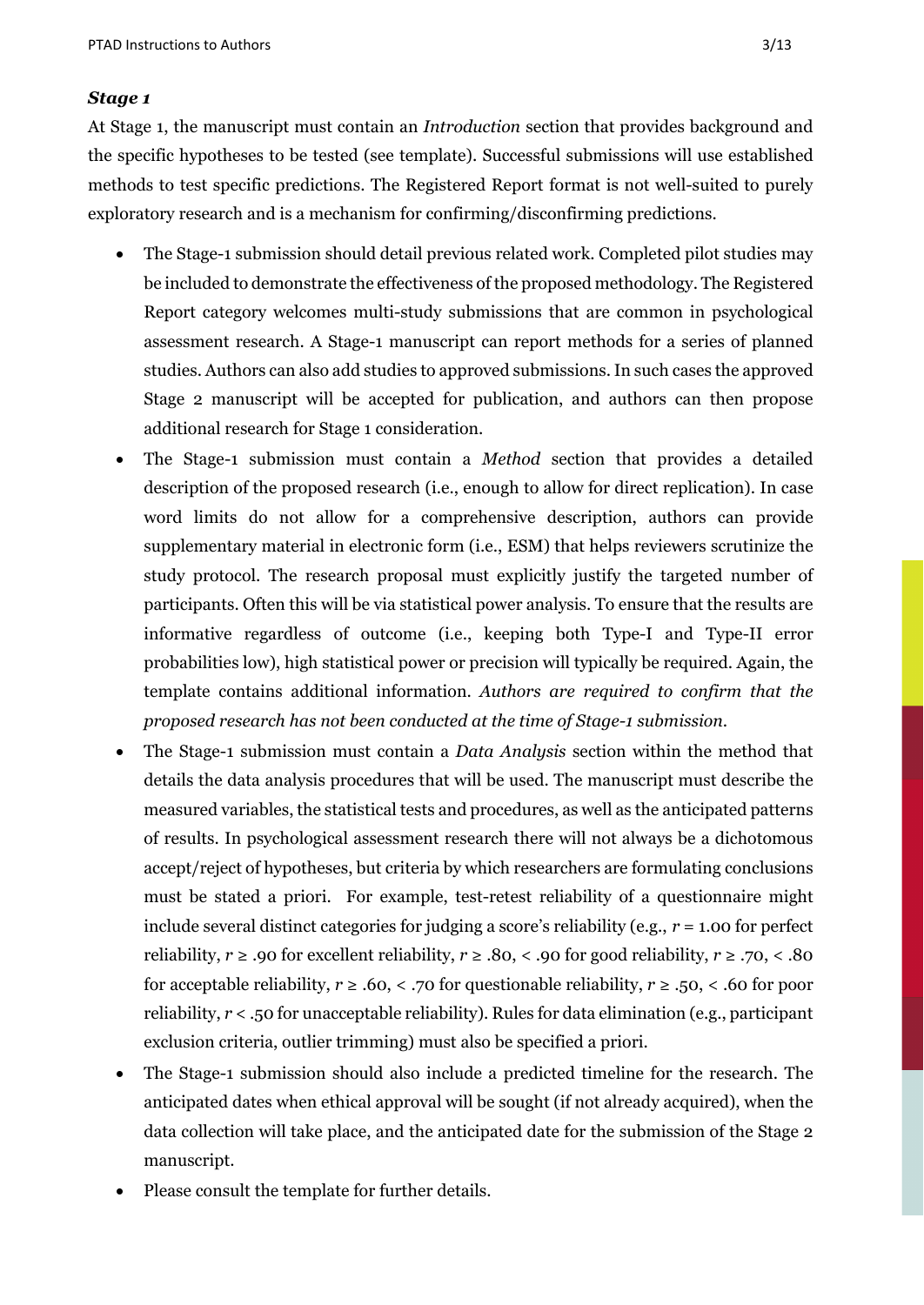#### *Stage 2*

After a Registered Report submission is accepted at Stage 1, the accepted protocol must be registered by the authors in a recognized repository (either publicly or under embargo until Stage 2) and the research conducted according to the protocol. The Stage-2 revision should contain essentially the same Introduction and Method sections as the Stage-1 submission, plus the new Results and Discussion sections. Changes to the Introduction should be an exception and must be justified by the authors and approved by the handling editor. Additional post-hoc analyses can be included but must be clearly distinguishable from the registered analyses.

- Stage-2 submissions will be evaluated with regard to their adherence to the accepted Stage-1 protocol. Any deviations from the approved protocol must be reported to the handling editor and the journal as soon as the authors become aware of their necessity and must seek editorial approval. Deviations that have not been approved by the handling editor and the journal as compared to the approved protocol will lead to rejection as a Registered Report.
- Stage-2 submissions will be evaluated with regard to whether the conclusions follow from the results. The in-principle acceptance at Stage 1 guarantees the publication of some version of the manuscript, provided that the study and analyses are conducted as proposed. However, Stage-2 submissions may be subject to one or more rounds of revisions to ensure that the Results and Discussion sections provide adequate detail.

It is possible that authors might wish to withdraw their manuscript following or during data collection. However, the journal will publicly record each case in a section called *Withdrawn Registrations*. This will include the authors, proposed title, the abstract from the approved Stage 1 submission, and brief reasons for the failure to complete the study.

## **Manuscript Preparation**

Please note that your submission will undergo a plagiarism check during the peer review process.

All contributions must be in English. It is recommended that authors who are not native speakers of English have their manuscripts checked by a native-speaker colleague before submission or a professional proofreading service. Hogrefe has negotiated a 20% discount for authors who wish to have their manuscript professionally edited or translated into English by the experts at Enago [\(https://www.enago.com/pub/hogrefe\)](https://www.enago.com/pub/hogrefe) before submission. Please note that the service is independent of Hogrefe and use of it has no bearing on acceptance decisions made by individual journals.

Authors should follow the *Publication Manual of the American Psychological Association* (7th ed.) for general style and layout. Nonstandard abbreviations should be defined in the text upon first use. Footnotes should generally be avoided.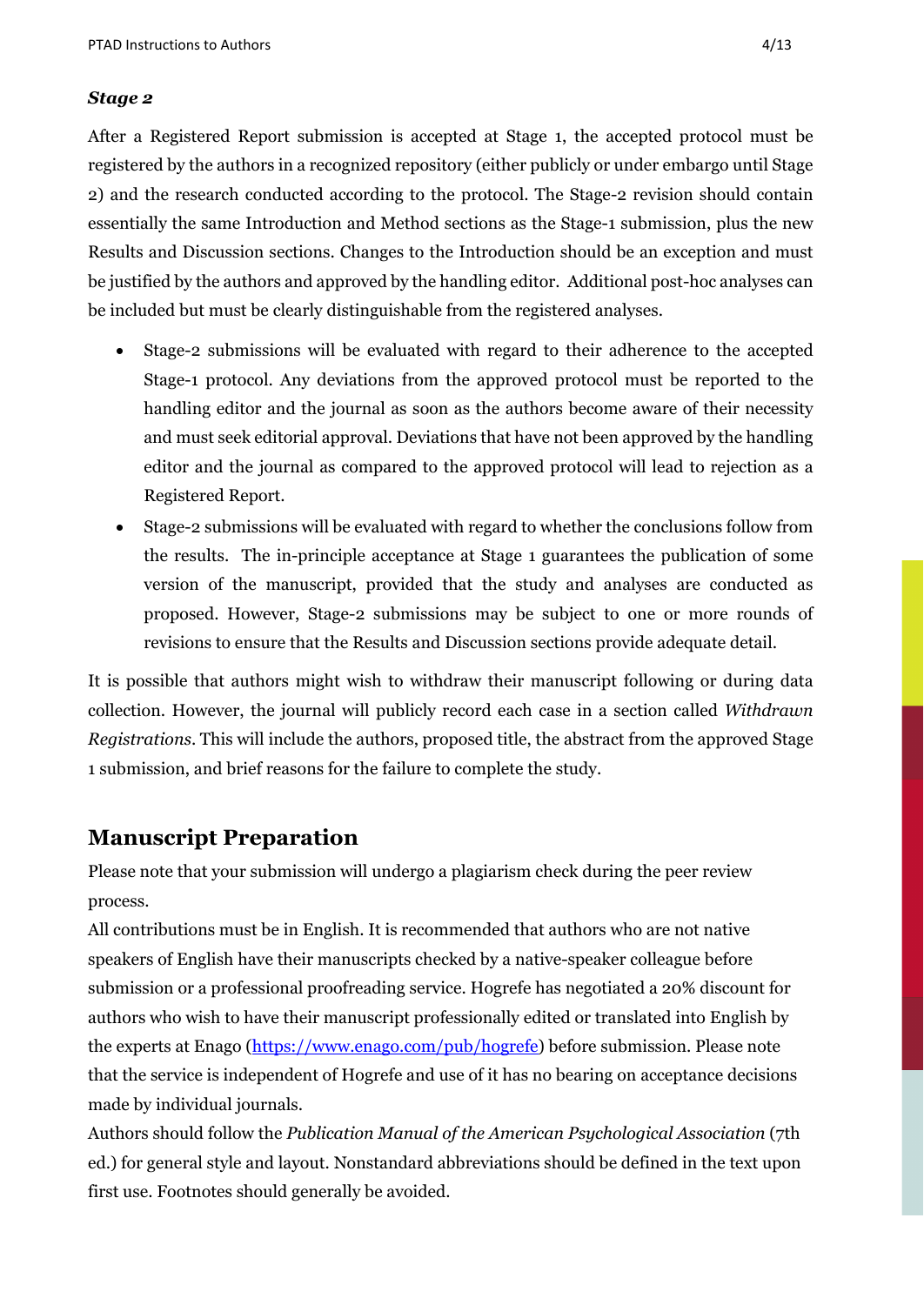Please provide a Structured Abstract (not exceeding 150 words) as well as up to five Keywords. The text should be written double-spaced with a margin of 2.5 cm (1 inch) on all sides. Please use font size 12.

#### **Manuscript Structure**

A detailed document on how papers should be structured and why is available [here.](https://doi.org/10.1027/2698-1866/a000002)

#### **Title Page**

On the title page please include: full title, structured abstract, keywords, name and complete address of the corresponding author and names and affiliations of all authors, acknowledgments, and disclosures. We encourage the inclusion of a section headed Authorship which outlines the contributions of the individual authors to the paper using relevant CRediT roles, formatted as in the following example:

Philipp Yang, conceptualization, methodology; Ina Smith, funding acquisition; Sun Cheung, writing – review & editing.

Please refer to<https://casrai.org/credit/> for the contributor roles.

#### **Statistical and Mathematical Copy**

Abbreviations and styling of statistical and mathematical symbols, Greek letters, etc., as well as spacing, alignment, punctuation, equations in text, displayed equations, and tabular presentation or mathematical copy, should follow the 7th edition of the *Publication Manual* of the APA.

#### **References and In-Text Citations**

References must include all and only works cited in the text and are to be arranged alphabetically. Works cited in the text within the same parentheses should be listed alphabetically. APA style is to be used for text citations and the reference list throughout (for details, see *Publication Manual* of the APA, 7th edition). In the reference list make sure to provide the DOIs (Digital Object Identifier) of the cited journal articles.

#### **Figures and Tables**

Figures and tables should be numbered using Arabic numerals. The number of figures and tables should be kept to a minimum and only be included to facilitate understanding of the text. The same information should not appear in both a figure and a table. Each table and fig-ure must be cited in the text and should be accompanied by a legend. Please note that online submission via the Editorial Manager allows figures and tables to be submitted as separate files. Figures must be supplied in a form suitable for reproduction: preferably high-resolution bitmaps (e.g., jpg, 300 dpi) or as vector graphics files.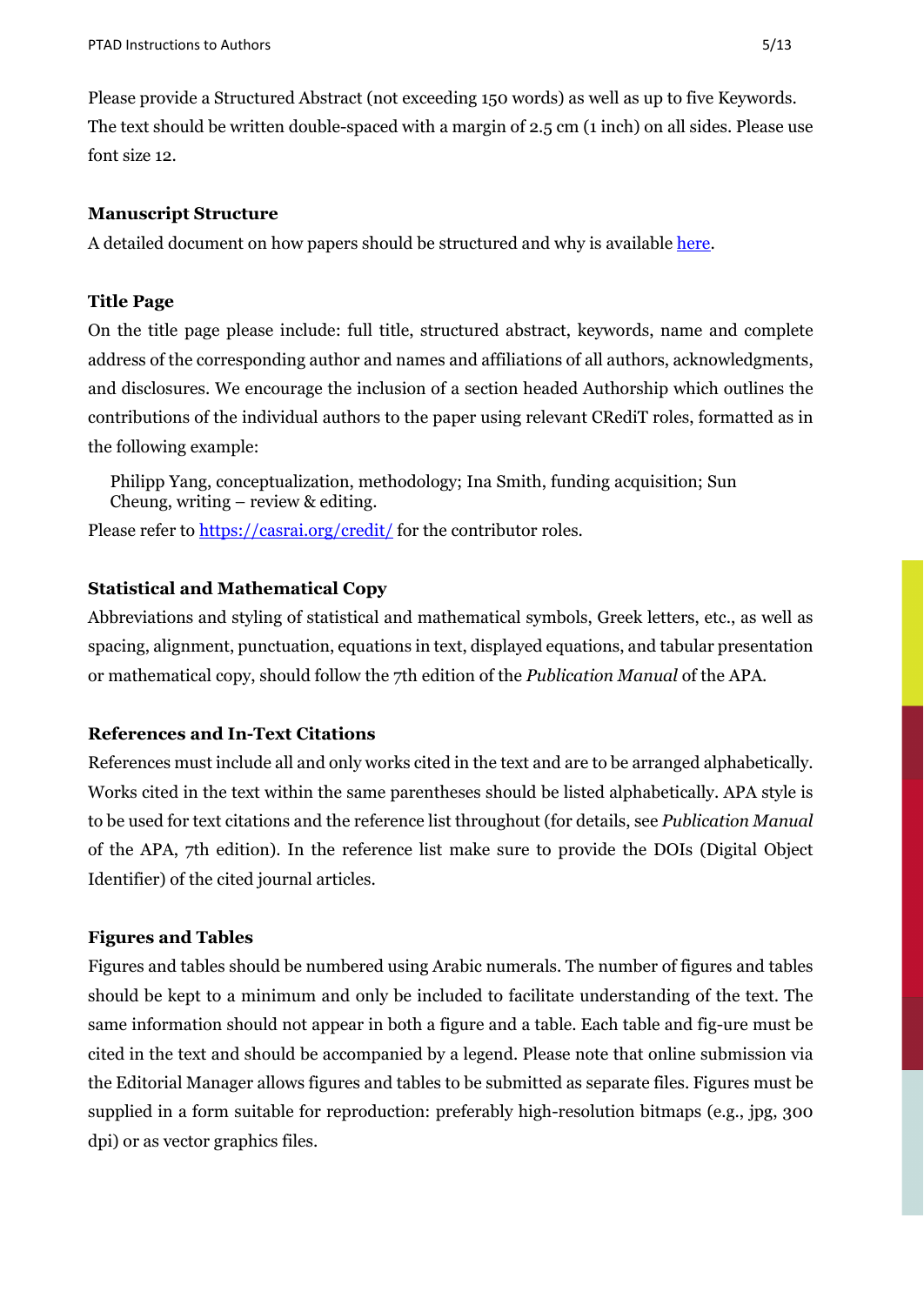## **Transparency and Openness Requirements**

PTAD is a signatory of the Transparency and Openness Promotion (TOP) Guidelines (see [https://www.cos.io/our-services/top-guidelines\)](https://www.cos.io/our-services/top-guidelines) and our author guidelines and submission process have been aligned accordingly. TOP guidelines describe standards that promote open science practices in publishing (including, but not limited to, citations and the availability of data, code, materials, and design), each with increasing levels of stringency (namely, Level 0 = not implemented; Level  $1 =$  disclosure; Level  $2 =$  requirement; Level  $3 =$  verification of the mandate). The way PTAD implements the TOP guidelines allows authors to decide how they implement different TOP standards but requires them to be transparent about their choices. We strongly encourage authors to implement open science practices and therefore award Open Data (OD), Open Materials (OM), and Preregistration& Analysis Plan badges when authors and papers meet the appropriate criteria. We nevertheless acknowledge that there may be some instances in which authors cannot implement these practices (e.g., due to ethical, legal, or other limitations). Table 1 provides a summary of the transparency and openness standards adopted by the PTAD.

Please note: TOP compliance is required at the latest when the first revised manuscript is submitted. At this point, authors should ensure that their manuscript includes an appropriate statement in the *Open Science section* (see below) after the *References*.

|                                                | <b>Adopted Level</b> | Requirement                                                                                                                                          |
|------------------------------------------------|----------------------|------------------------------------------------------------------------------------------------------------------------------------------------------|
| <b>Citation Standards</b>                      | Level 2: Requirement | If authors use existing data or materials, the<br>appropriate citation must be provided in a manner<br>that is consistent with our author guidelines |
| Data Transparency                              | Level 1: Disclosure  | Authors must state whether data are available, and,<br>if so, where to access them                                                                   |
| <b>Analytic Methods</b><br>(Code) Transparency | Level 1: Disclosure  | Authors must state whether code is available, and,<br>if so, where to access it                                                                      |
| <b>Research Materials</b><br>Transparency      | Level 1: Disclosure  | Authors must state whether materials are available,<br>and, if so, where to access them.                                                             |
| Design and Analysis<br>Transparency            | Level 2: Requirement | Authors must adhere to design transparency<br>standards for review and publication                                                                   |
| <b>Study Preregistration</b>                   | Level 1: Disclosure  | Authors are required to state whether<br>preregistration of study exists, and, if so, where to<br>access it                                          |
| Analysis Plan<br>Preregistration               | Level 1: Disclosure  | Authors are required to state whether<br>preregistration of study with analysis plan exists,<br>and, if so, where to access it                       |
| Replication                                    | Level 3              | PTAD encourages replication studies and offers<br>Registered Reports for replications as a regular<br>submission option                              |
| <b>Open Science Badges</b>                     | Level 1              | PTAD awards badges for Open Data, Open<br>Materials, and Preregistration & Analysis Plan                                                             |

#### **Table 1. Summary of PTAD's TOP Requirements**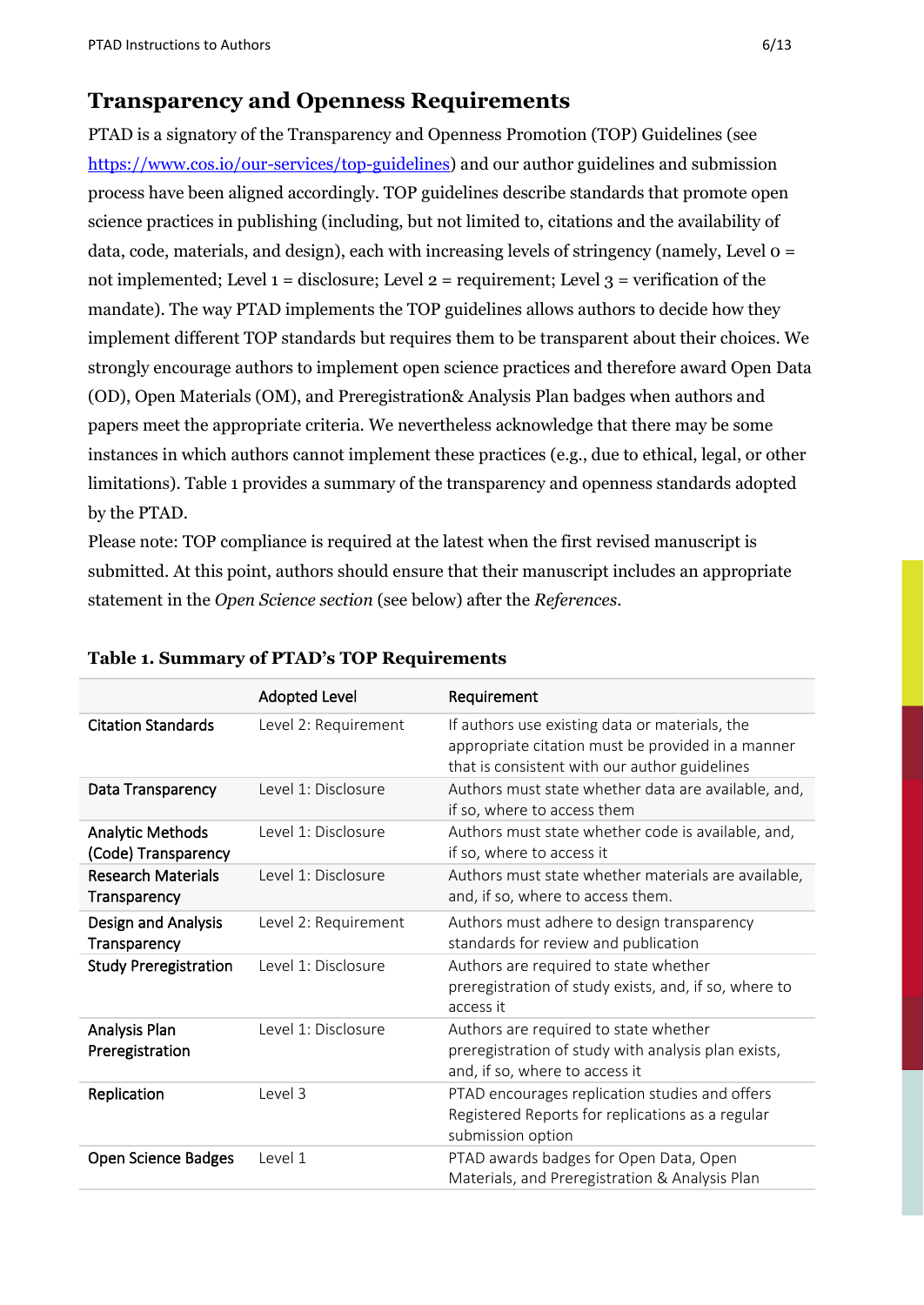#### **Data, Analytic Methods (Code), and Research Materials Transparency**

PTAD requires authors to indicate in the *Open Science* section at the end of their manuscript whether the data, analytic methods (code) used in the analysis, and materials used to conduct the research will be made available to any researcher for purposes of reproducing the results or replicating the procedure; and if so, where they are available. Please see the instructions concerning the *Open Science* section below for more details. Open Data, Open Materials, and Preregistration + Analysis plan badges are awarded to manuscripts that meet the relevant requirements.

#### **Design and Analysis Transparency**

The policy of PTAD is to publish papers where authors follow accepted standards for disclosing key aspects of the research design and data analysis. Authors are expected to include the following text (an adaptation of the solution proposed by Simmons et al., 2012), with elaboration as appropriate, in the main body of the manuscript:

We report how we determined our sample size, all data exclusions (if any), all data inclusion/exclusion criteria, whether inclusion/exclusion criteria were established prior to data analysis, all measures in the study, and all analyses including all tested models. If we use inferential tests, we report exact *p*-values, effect sizes, and 95% confidence or credible intervals.

In addition, authors are also required to report descriptives and reliability estimates. When models are estimated, authors should explain the model in detail, specify which estimation method was used, the model fit obtained, and deviations from the originally specified model (if applicable).

#### **Preregistration of Studies and Analysis Plans**

Preregistration of studies involves registering the study design, variables, and treatment conditions in an independent institutional registry (e.g., [https://openscienceframework.org/,](https://openscienceframework.org/) [https://egap.org/registry-0/,](https://egap.org/registry-0/) [https://ridie.3ieimpact.org/\)](https://ridie.3ieimpact.org/). Including an analysis plan involves specification of sequence of analyses or the statistical model that will be reported. PTAD asks authors to include a statement in the *Open Science* section whether or not the conducted research was preregistered, with or without an analysis plan, and a citation if appropriate, in the following form:

Preregistration of Studies and Analysis Plans: This study [was / was not] preregistered [with / without] an analysis plan (Name, Year).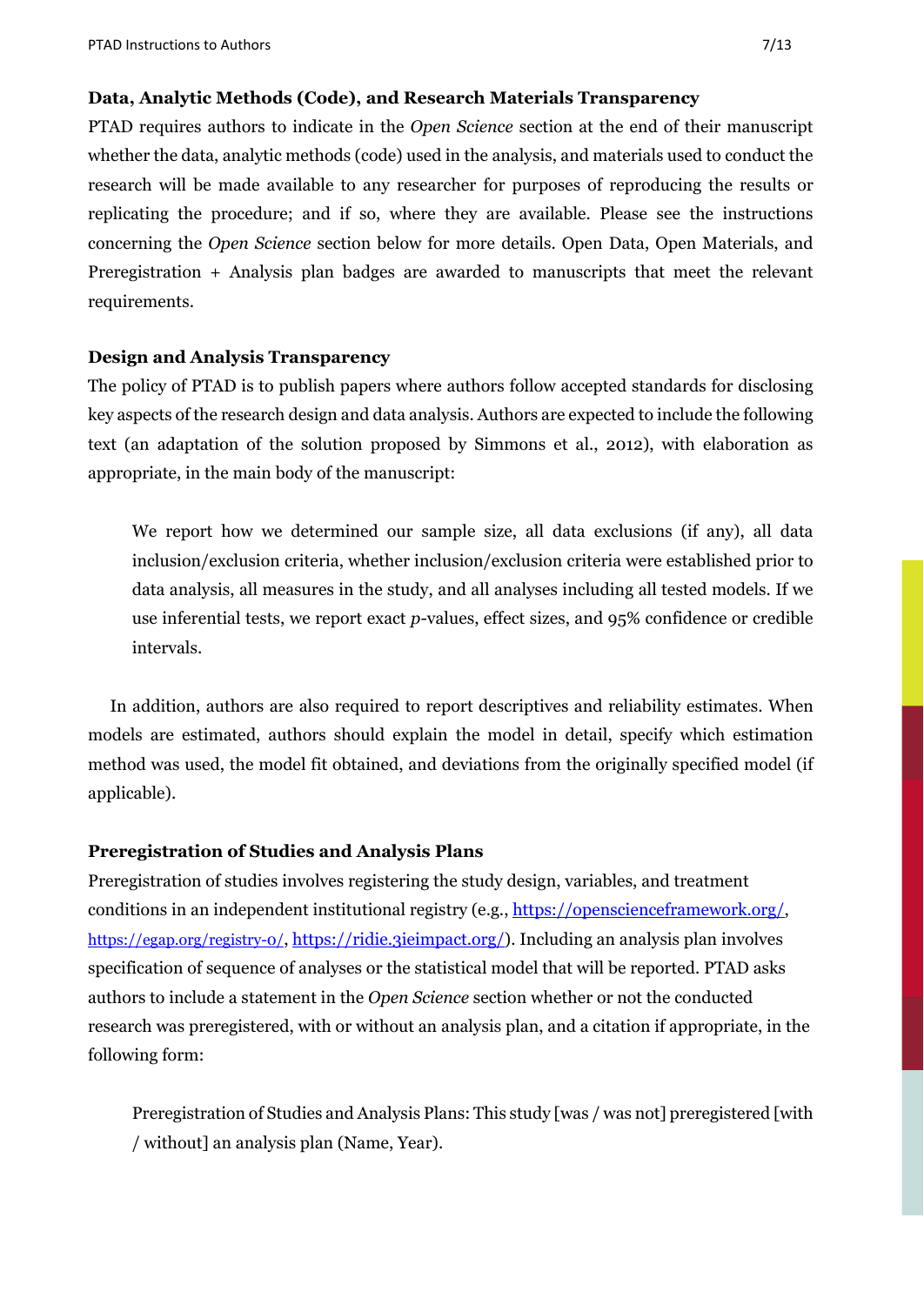If the research was preregistered with an analysis plan, authors must:

- a) Confirm in the text that the study was registered prior to conducting the research, with links (blinded for peer review) to the time-stamped preregistration(s) at the institutional registry, and that the preregistration adheres to the disclosure requirements of the institutional registry or those required for the preregistered badge with analysis plans maintained by the Center for Open Science.
- b) Report all preregistered analyses in the text or, if there were changes in the analysis plan following preregistration, disclose those changes with an explanation for the changes.
- c) Clearly distinguish in the text the analyses that were preregistered from those that were not, such as having by separate sections in the results for confirmatory and exploratory analyses. Please note that preregistration of a study does not necessarily imply that it will be published as a Registered Report. In both cases, a time-stamped non-modifiable public record of the study and analysis plan is created before the data are collected; in the case of Registered Reports published by PTAD, the study and analysis plan are peer reviewed and the paper is accepted in principle for publication before the study is carried out. Please see "Registered Reports" above for more information.

## **Open Science: Open Data, Open Materials, Other Supplementary Material, and Preregistration + Analysis Plan**

**What Are Open Data, Open Materials and Preregistration + Analysis Plan Badges?** In accordance with open scientific practices, PTAD encourages authors to make data, materials, and other relevant supplementary files available to the public and awards badges to manuscripts adopting Open Data (OD) and Open Materials (OM) practices.

- The Open Data (OD) badge is earned by making publicly available the digitally shareable raw (and processed) data (including codebook if relevant) necessary to reproduce the reported results. See criteria for Open Data at<https://osf.io/g6u5k/>
- The Open Materials (OM) badge is earned by making publicly available the components of the research methodology needed to reproduce the reported procedure and analysis. OM thus pertains to all relevant and core materials such as the questionnaires used in the study (if not copyright protected); the scripts, code, and outputs associated with the statistical analyses; any additional explanations or analyses; and any other outputs. See criteria for Open Materials at <https://osf.io/gc2g8/>
- Other supplementary material (SM), such as additional tables and figures, may also be submitted and uploaded to a public repository, but may not mean that a paper qualifies for a badge. Only submissions that make available the complete set of data and/or materials necessary to reproduce the reported results and/or reported procedure and analysis will qualify for the respective badge.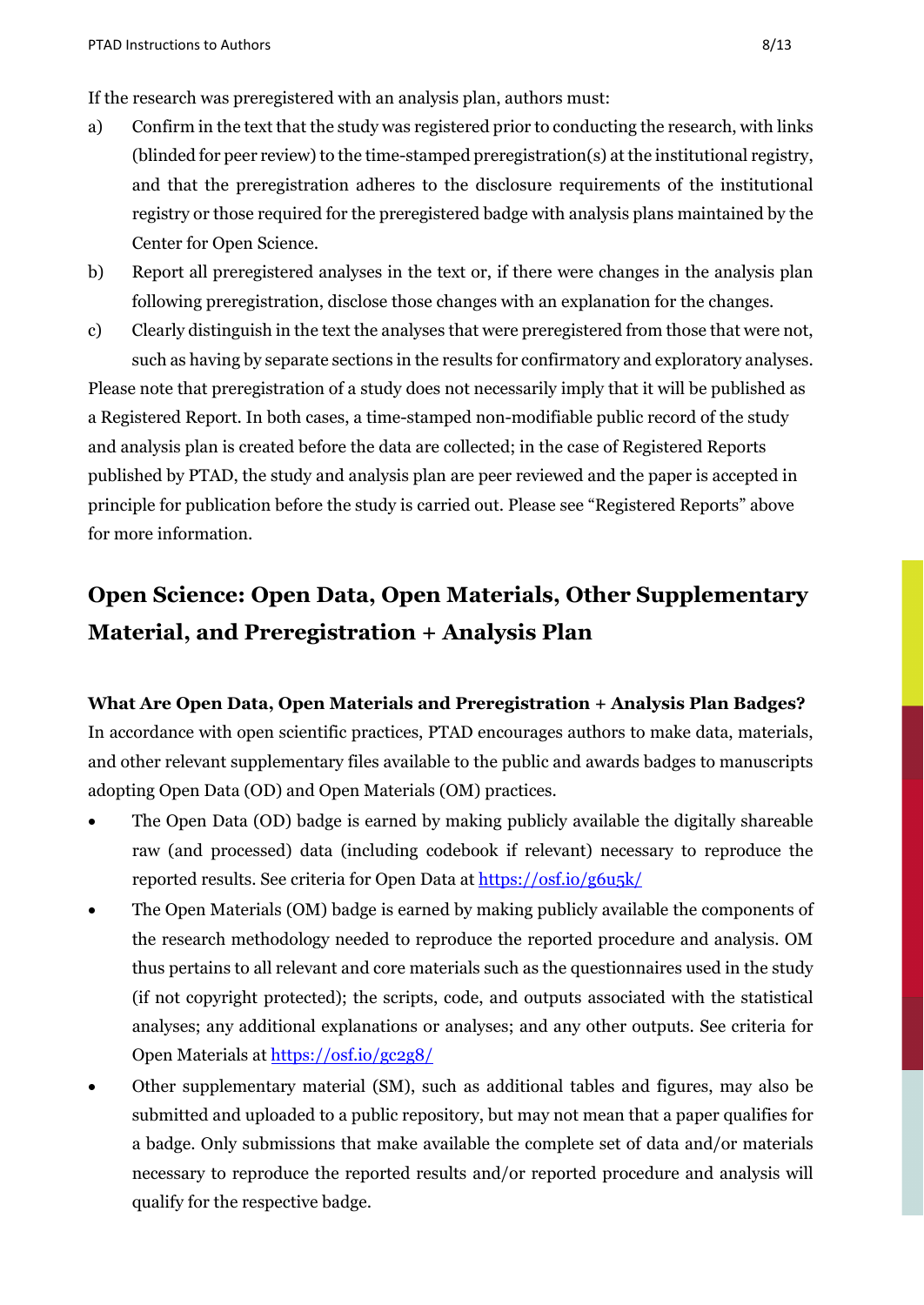• The Preregistration + Analysis Plan Badge is earned by providing proof of a time-stamped registration in an institutional registration system (which predates the intervention); a correspondence between the registered design and analysis plan and the reported design and analysis; a full disclosure of results, according to the preregistration information, and by including an analysis plan which specifies the variables and analyses that will be conducted. See criteria for Preregistration + Analysis Plan at<https://osf.io/6q7nm/>

## **How Should Authors Submit Open Data, Open Materials, and Other Supplementary Material?**

In support of open scientific practices, PTAD requires all Open Data, Open Materials, and other supplementary files to be uploaded to a public repository. That is, PTAD no longer publishes such files online as electronic supplementary material (ESM) alongside the article. When submitting data, materials, or any supplementary files, authors must provide a DOI or other persistent identifier for accessing them in a public, open-access repository. Qualifying public open-access repositories are committed to preserving data, materials, and/or registered analysis plans and to keeping them publicly accessible via the web in perpetuity. A preferred repository for PTAD is PsychArchives (run by the Leibniz Institute for Psychology – ZPID – [https://www.psycharchives.org/;](https://www.psycharchives.org/) for instructions see <https://www.psycharchives.org/en/contribute>or [https://www.psycharchives.org/hogrefe/\)](https://www.psycharchives.org/hogrefe/). Other repositories are, of course, also acceptable as long as DOIs or accession numbers are provided, and the data are at least as open as CC BY (for a list of repositories see [http://www.re3data.org/\)](http://www.re3data.org/). The content may be embargoed until the article is published.

## **When Should Authors Submit Open Data, Open Materials, Preregistration + Analysis Plan Information and Other Supplementary Material?**

Although not obligatory at the point of submission, it is strongly recommended that authors who are interested in providing Open Data, Open Materials, Preregistration + Analysis Plan information, and/or other supplementary material provide the data and material during the initial manuscript submission stage. In this manner, editors and reviewers have the opportunity to view the relevant files during the peer review process. If authors choose to provide data, materials, and other electronic supplements, these must be submitted at the very latest when the manuscript is accepted for publication.

*To ensure anonymity during peer review, authors are advised to submit anonymous viewonly links before acceptance of the paper.*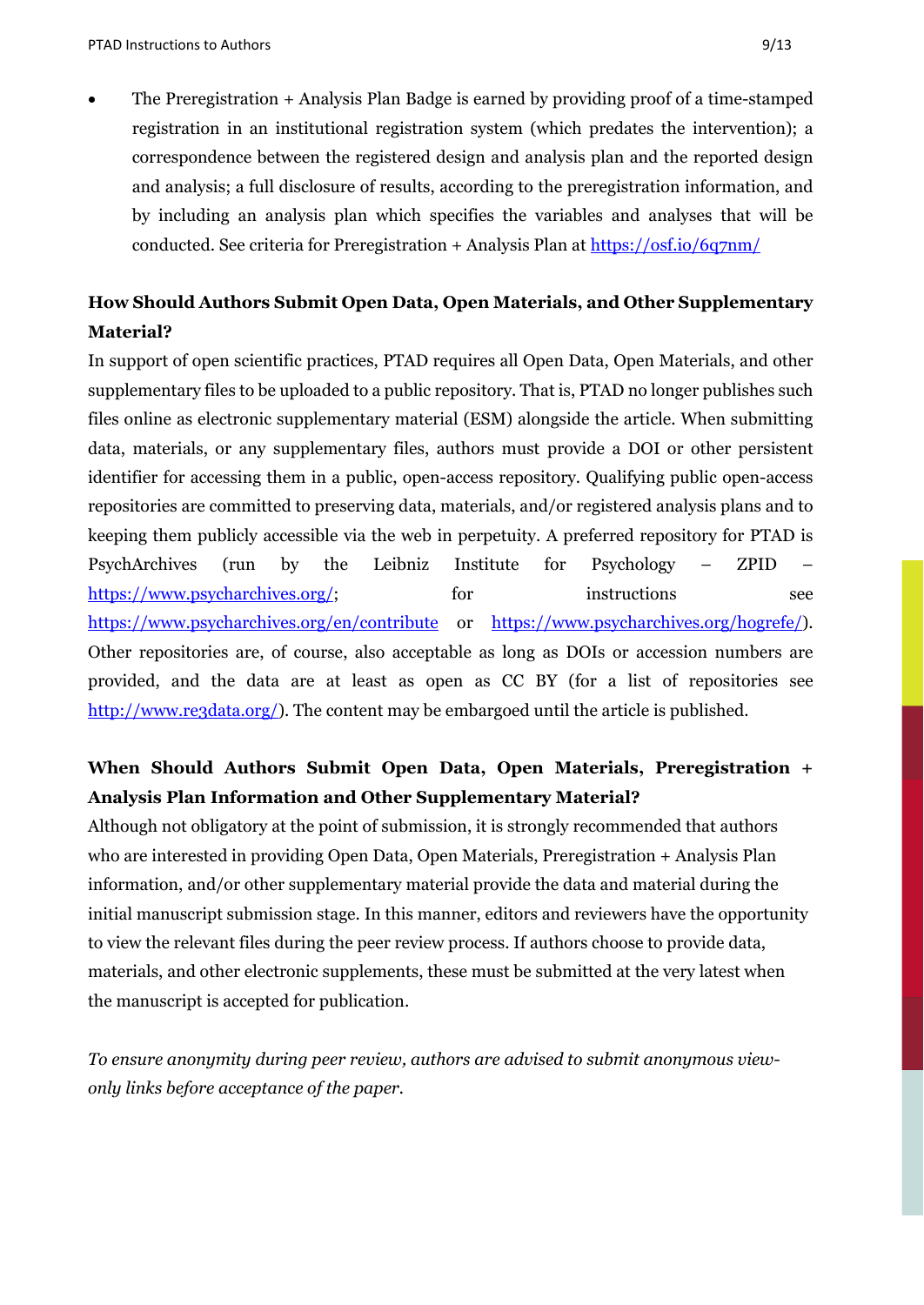## **How Do Authors Apply for an Open Data, Open Materials, or Preregistration + Analysis Plan badges?**

During submission via PTAD's submission portal, authors may indicate under the section "Additional Information" that they are interested in applying for an Open Data, Open Materials, or Preregistration + Analysis Plan badge. Authors must include a public disclosure statement in the manuscript stating that there is sufficient information for an independent researcher to reproduce all of the reported results (OD) and/or all of the reported methodology (OM) and/or the information regarding the preregistration of the study – see below for details. Authors are accountable to the community for disclosure accuracy and are fully responsible for the content of the Open Data, Open Materials, and Preregistration + Analysis Plan links. Once the editorial office receives the request, checks are performed to ensure the provided links are working. Manuscripts that do not include working links to all relevant materials will not qualify for an OD, OM, and/or Preregistration + Analysis Plan badge. To qualify for an OD/OM badge, the *complete set* of data and/or materials necessary to reproduce the reported results and/or reported procedure and analysis must be included in an online repository. To qualify for a Preregistration + Analysis Plan badge proof of preregistration and an analysis plan has to be provided. Any changes to the initial preregistration information should be justified.

## **Other Important Information Concerning Open Data, Open Materials, and Other Supplementary Material**

Hogrefe Publishing does not provide technical support for the creation or viewing of the OD, OM, preregistration links, and supplementary files. If necessary, authors should seek the assistance of their local IT department. Like the manuscript, OD, OM, and supplementary material should be original and not previously published. If previously published, please submit the necessary permissions with your manuscript. Note that the OD, OM, preregistration links and supplementary files, just like the article itself, are permanent records and may not be altered once they have been published online. The authors are fully responsible for the content of the OD, OM, preregistration links, and supplementary files. Please ensure that any OD, OM, preregistration information and the analysis plan, and supplementary material submitted with the article is in compliance with the EU General Data Protection Regulation (GDPR) or other relevant data protection guidelines that may apply.

## **Data and/or Material Placed in a Repository: Submission Process, Public Disclosure, and Citation in Manuscript**

Authors who are interested in submitting OD, OM, and other supplementary material should ideally make these available (via a public repository) during the initial submission of the manuscript. Commonly used file formats that are accessible by most readers are preferred. Following the online instructions, authors are required to submit the URL(s) to their files as part of their submission.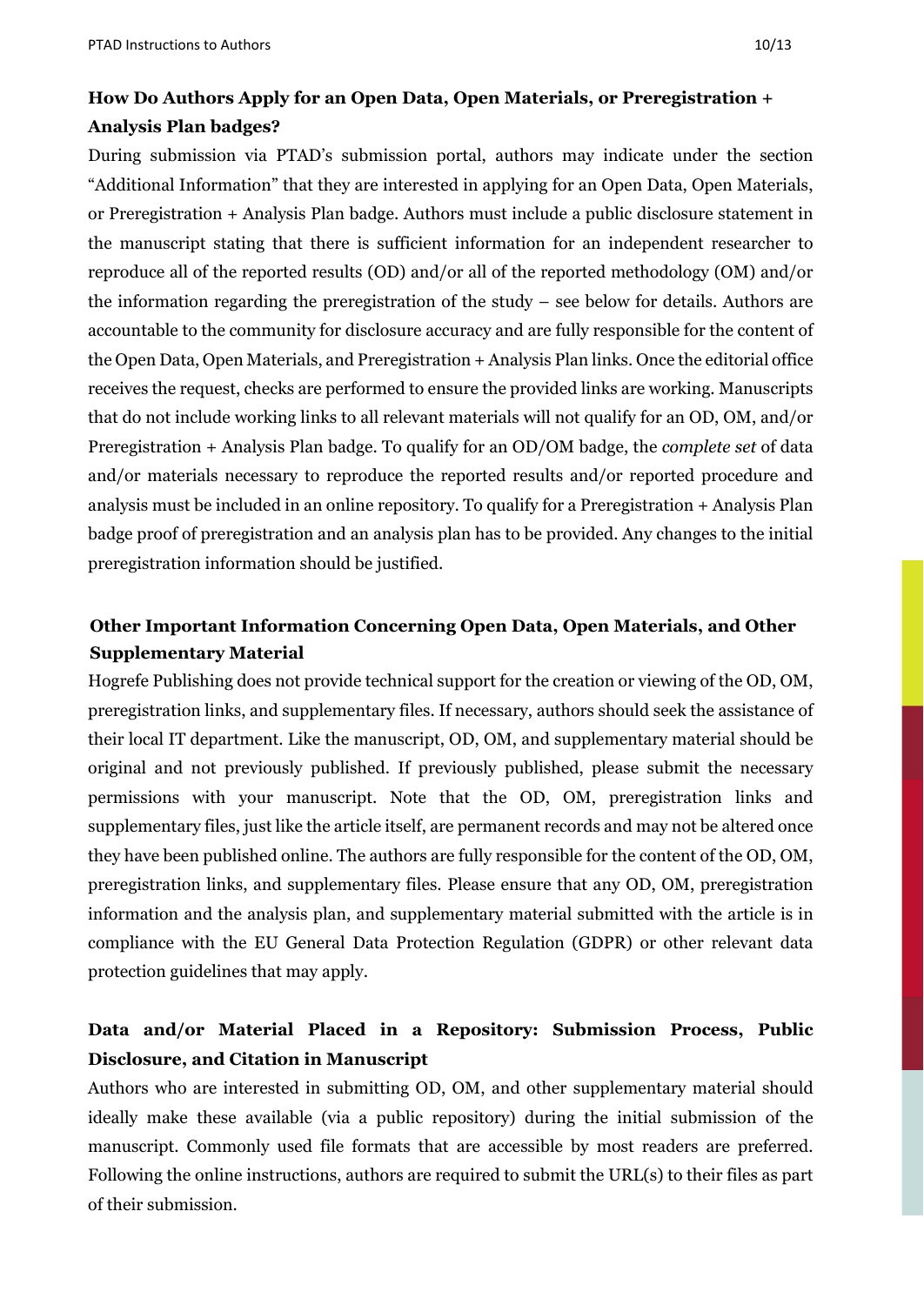If authors include OD, OM, and other supplementary material, these must be referred to with in-text citations, like any other reference, in the form "(Author, year)". To ensure the anonymity of the authors, references should only be added when the paper is accepted for publication. Authors are thus invited to submit anonymous view-only links in their initial and revised submissions (i.e., before acceptance) for the purpose of the peer-review process and to provide the proper references only upon the acceptance of their paper.

In the *Open Science* section at the end of the article, authors should describe the data/material and reference the data set in the form "(Author, year)". Authors who are interested in the OD/OM badge should include a public disclosure statement that there is sufficient information for an independent researcher to reproduce all of the reported results (OD) and/or all of the reported methodology (OM). The following wording should be used:

Open Data: I confirm that there is sufficient information for an independent researcher to reproduce all of the reported results, including codebook if relevant (Author, Year).

Open Materials: I confirm that there is sufficient information for an independent researcher to reproduce all of the reported methodology (Author, Year).

The entry in the reference list should be as follows:

Author, A. A. (Year). Name of data set [Data Set]. [Doi/URL]

Importantly, authors who decide not to include Open Data and/or Open Materials as part of their submission must also include a disclosure statement in the *Open Science* section at the end of the article. If authors are unable to make the data/material openly accessible, they are encouraged to make the data/material available on request. (This is, however, not sufficient to qualify for an OM/OD badge). In addition, authors are encouraged to explain in the methods section of the manuscript why the data and/or materials are not made openly accessible. In instances where authors are unable to make the full dataset or all relevant and core materials openly accessible, they are encouraged to carefully consider whether it might be possible to make (parts of) the data openly accessible (for example, through data aggregation or by anonymization) or parts of the material accessible as other supplementary materials. Authors that do not include data or materials as part of their submission (by choice or due to legal reasons), should include the following statement in this section:

Open Data: The information needed to reproduce all of the reported results are not openly accessible. [Optional extra: The data is available on request from the author(s)].

Open Materials: The information needed to reproduce all of the reported methodology is not openly accessible. [Optional extra: The material is available on request from the author(s)].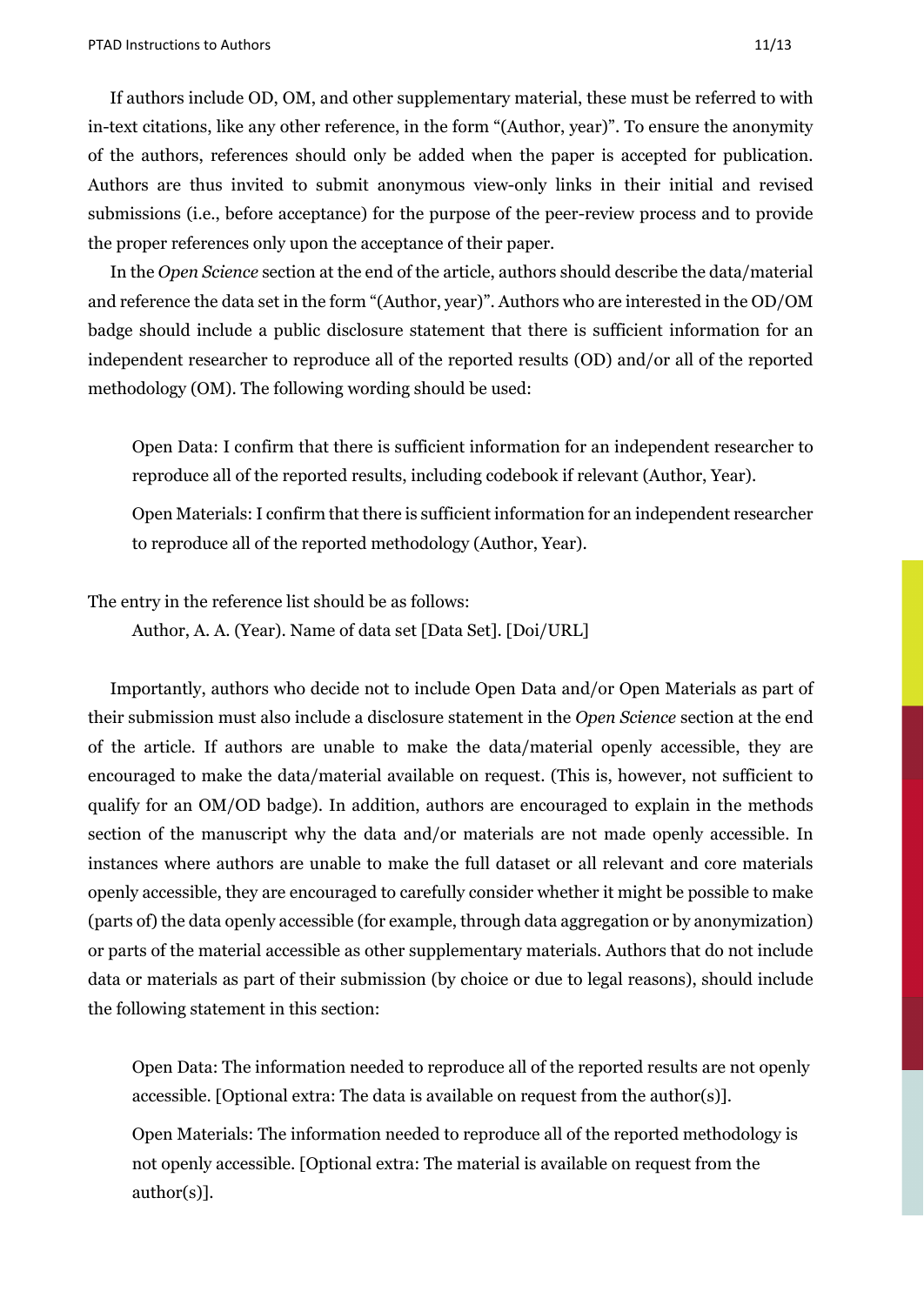### **Manuscript Submission**

All manuscripts should be submitted online at [https://www.editorialmanager.com/ptad.](https://www.editorialmanager.com/ptad) Please follow the online instructions for submission. Should you have any technical queries regarding this process, please contact Juliane Munson at Hogrefe Publishing (E-mail production@hogrefe.com, Tel. +49 551 99950-422). Please direct any editorial questions to the editorial office at eapa.ptad@gmail.com.

## **Publication Ethics**

The journal and its editors adhere to, and expect its authors to adhere to, the Committee on Publication Ethics (COPE) standards [\(https://publicationethics.org\)](https://publicationethics.org/).

## **Open Access Publication**

PTAD is a gold open access journal. All articles are made freely and permanently accessible online immediately upon publication as browsable full text and as a fully formatted PDF at <https://econtent.hogrefe.com/loi/pta>

#### **Copyright and Licensing**

The author(s) of an article published in PTAD retain(s) the copyright of the article. Articles and accompanying materials published in the journal are licensed by the respective authors for use and distribution subject to citation of the original source in accordance with the Creative Commons license that is cited.

#### **Article Processing Charges (APCs) and Waiver Policy**

In order to cover the costs of publishing the journal, including those of manuscript submission and peer review management, journal production, online hosting and archiving, liaison with abstracting and indexing services, as well as online distribution and data feeds to libraries, discovery services, content aggregators, and other information services, an article processing charge (APC) must be paid.

The publication fees are fixed and independent of article length. There are no submission charges. APCs are payable upon article acceptance and before publication. The corresponding author of the article is responsible for arranging payment unless a waiver has been granted. When your article has been accepted for publication, please submit the completed Open Access Order Form to the publisher at production@hogrefe.com. The form is available [here](https://www.hogrefe.com/us/index.php?eID=dumpFile&t=f&f=7769&token=e344b8cdb1f71c846377daa7d66c66a4cb391f54) and gives an overview of the article processing charges.

Hogrefe Publishing is currently offering a generous waiver program for eligible authors. Eligible papers shall include papers by authors who do not have access to publication fee grants or funding, papers by authors who are not employed or funded by commercial organizations, and other papers as may from time to time be agreed by Hogrefe. The ability of an author to pay APCs does not have any influence on the editor decision process.